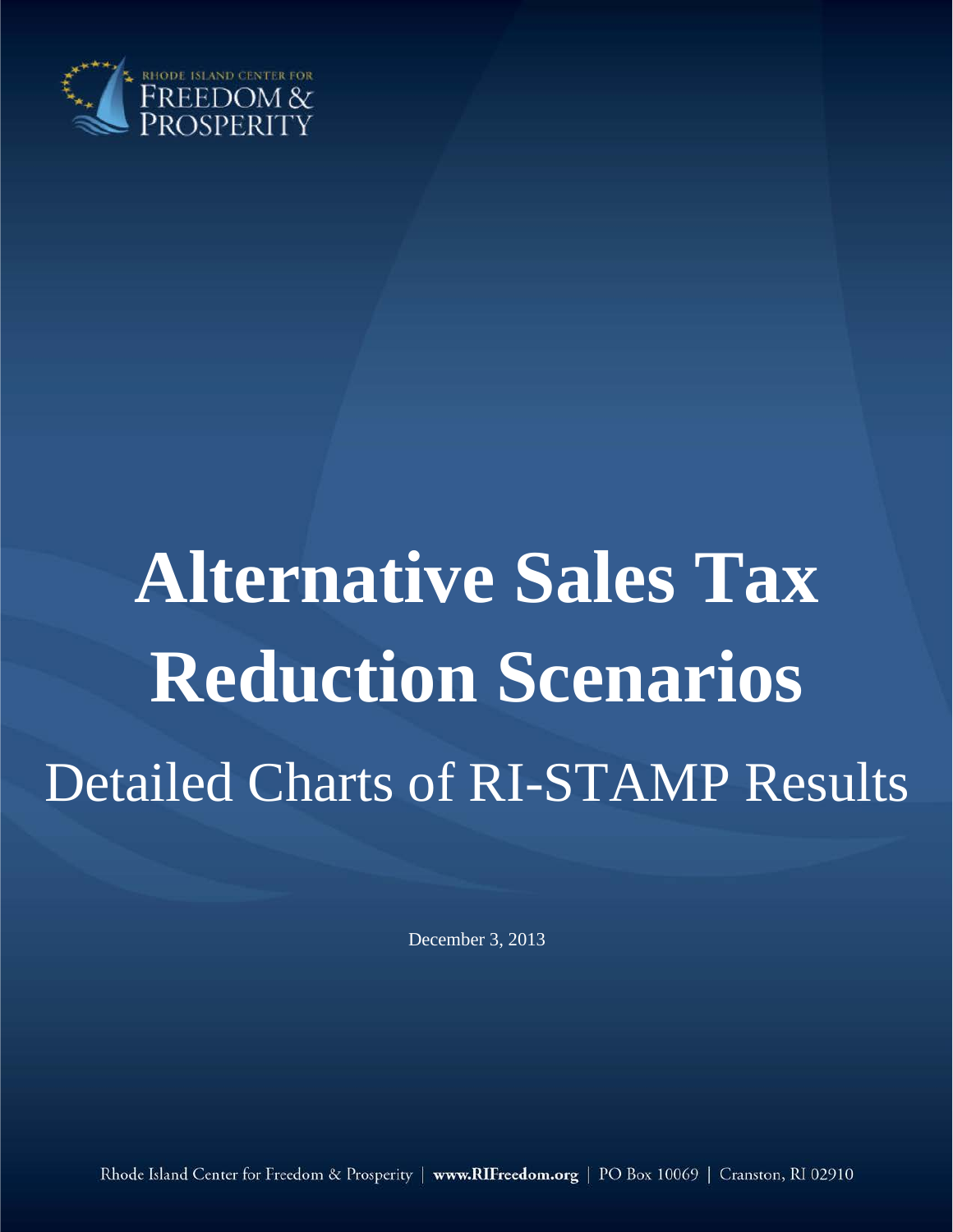

#### **Notes**

In November 2013, members of the Joint Legislative Commission to Study Repeal of the Rhode Island State Sales Tax requested that the Center summarize sales tax reduction scenarios, compared with the Zero.Zero plan under review.

**Compliance costs for businesses,** it is important to note, are not eliminated in any scenarios that do not eliminate the sales tax. The unfunded mandate of identifying, calculating, charging, collecting, reporting, and remitting sales tax revenue to the state, as well as costs for bookkeeping, accounting, and legal services, would remain.

Compliance costs would theoretically be the same with a 1% or a 7% sales tax. Furthermore, businesses would still be subject to penalty and interest charges on any past due taxes owed, maintaining an obstacle to keeping their doors open.

## **Highlights**

The charts and table in this report display some of the more critical aspects of alternative sales tax reform scenarios. Significant findings include:

- Sales tax reductions create the most jobs and the lowest budget "investment per job" compared with income and corporate tax reforms.
- In all sales tax reduction scenarios except full repeal, the state will directly realize a dynamic revenue boost from increased sales volume.
- A 0.0% sales tax rate creates the most jobs but requires the largest overall budget investment.
- A 3.0% sales tax rate yields the most value, with the lowest state-budget investment per job and a net revenue gain, with municipalities included.
- Phasing out the sales tax produces a similar number of jobs, but suppresses the dynamic increase in other tax revenue.

### **Sales Tax Rate Effect on Job Creation**

*Private-sector jobs increase smoothly as the sales tax rate decreases, but a 3% sales tax is the sweet spot at which the state government benefits most from the competitive advantage of a reduced rate.*

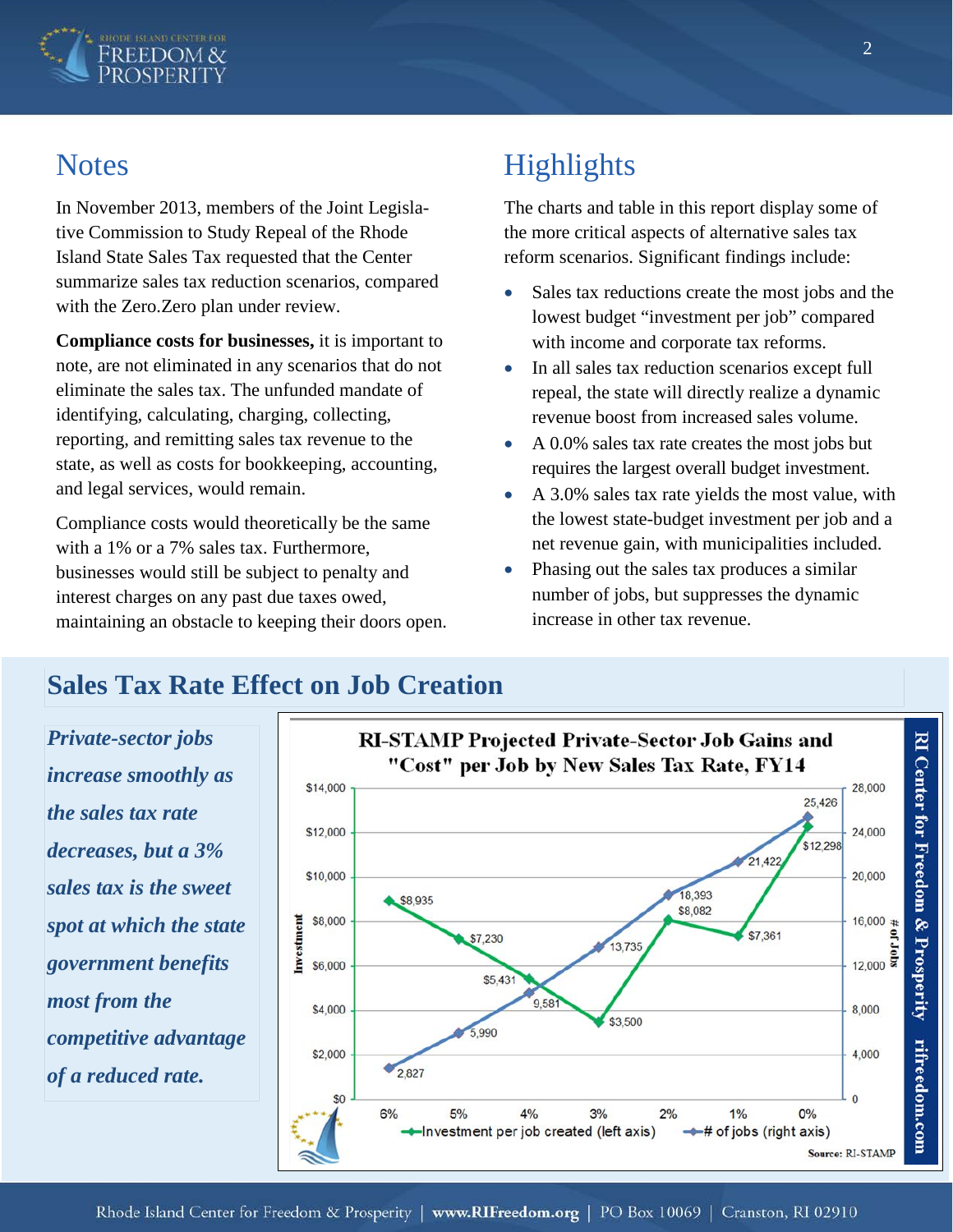

#### **Sales Tax Rate Effect on Other Tax Collections**

*As the sales tax rate decreases, the revenue from other taxes increases, although total tax revenue does go down. At sales tax rates below 3%, the reduction in sales tax revenue outpaces increases in other tax revenue.*

*With the anticipated increases in municipal revenue (mostly through property taxes on businesses), Zero.Zero continues to provide the greatest boost, although 3% breaks the \$100 million line and outperforms a 2% rate.*



#### **RI-STAMP Projected New Municipal Revenue by New Sales Tax Rate, FY14**

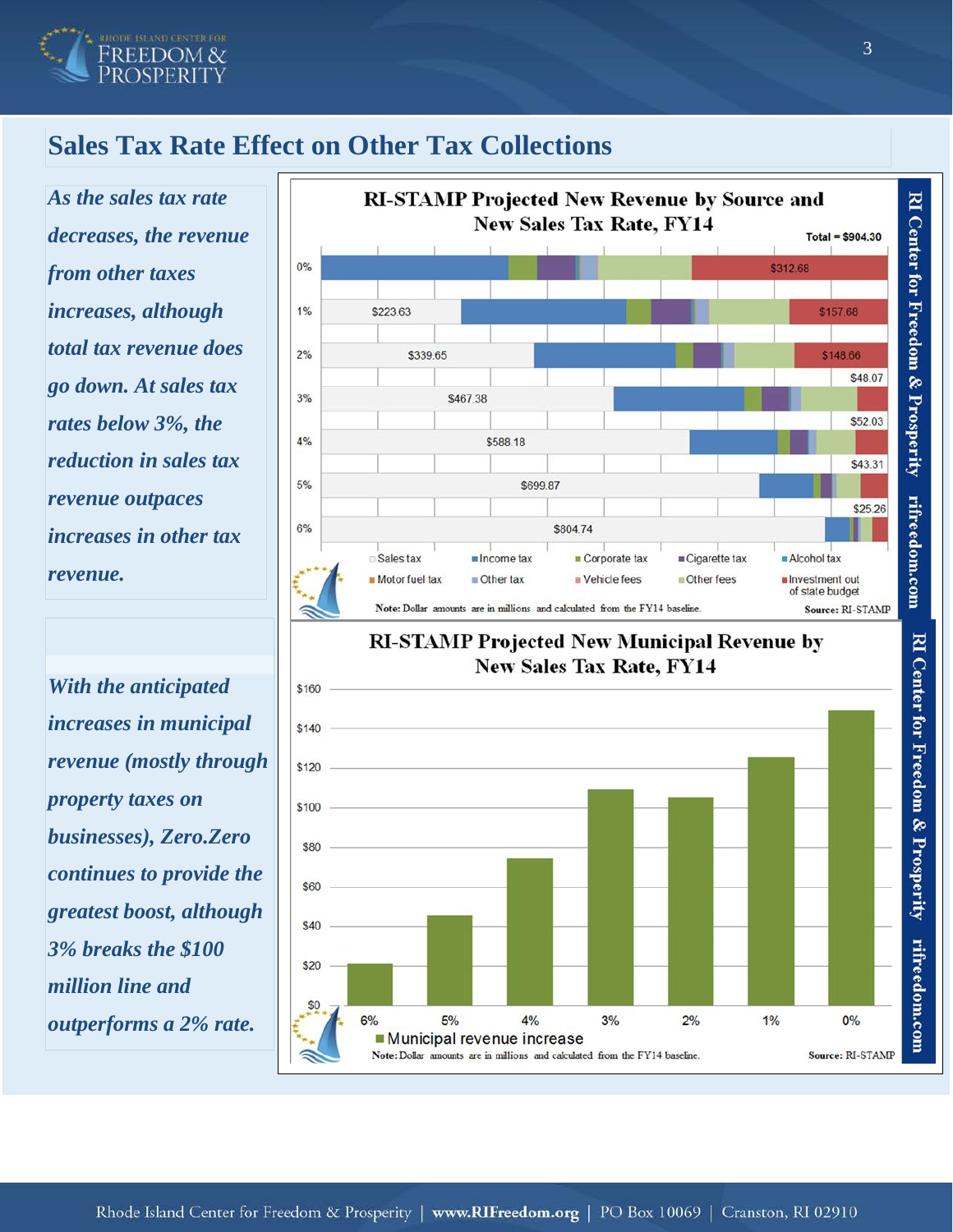

#### **Sales Tax Elimination and Reduction Compared with Other Proposals**

*Eliminating or reducing the sales tax creates more jobs, at a lower investment per job, than other tax reform proposals. Meanwhile, increasing taxes "cashes in" Rhode Islanders' jobs.*



#### **Sales Tax Phaseout Compared with Elimination**

*RI-STAMP shows the same number of new jobs with a 0% sales tax whether RI gets there all at once or by phasing out the rate. However, the increases in other tax revenue are greater with a full, immediate elimination.*